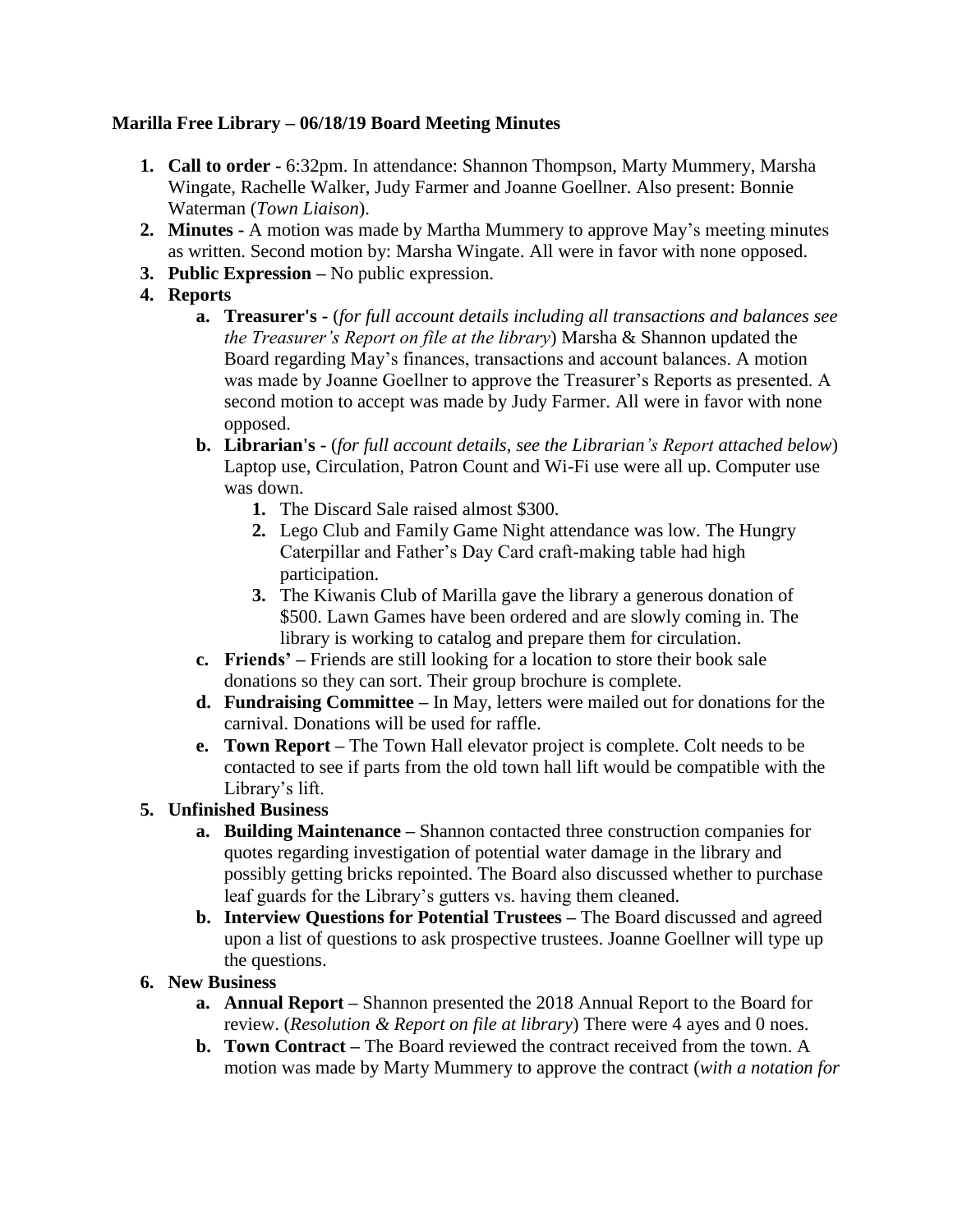*Rachelle Walker's misspelled name*) as written. A second was made by Marsha Wingate. All in favor with none opposed. (*contract on file at Library*)

- **c. Policy Review**
	- **1. Investment Policy** (*on file at library*) A motion was made by Joanne Goellner to approve the reviewed Investment Policy as written. A second was made by Judy Farmer. All in favor with none opposed.
	- **2. Whistleblower Policy** (*on file at library*) A motion was made by Marsha Wingate to approve the amended Whistleblower Policy as written. A second was made by Judy Farmer. All in favor with none opposed.
	- **3. Rule of Conduct Policy** (*on file at library*) A motion was made by Joanne Goellner to approve the amended Rules of Conduct Policy as written. A second was made by Judy Farmer. All in favor with none opposed.
- **7. Other Business -** No other business.
- **8. Next Meeting: 07/09/19 6:00pm** (meeting rescheduled for better attendance)
- **9. Adjournment -** A motion to adjourn the meeting was made by Judy Farmer at 7:48pm with a second by Marsha Wingate. All were in favor with none opposed.

Meeting Minutes Respectfully Submitted, July 1<sup>st</sup> by Joanne Goellner, Secretary.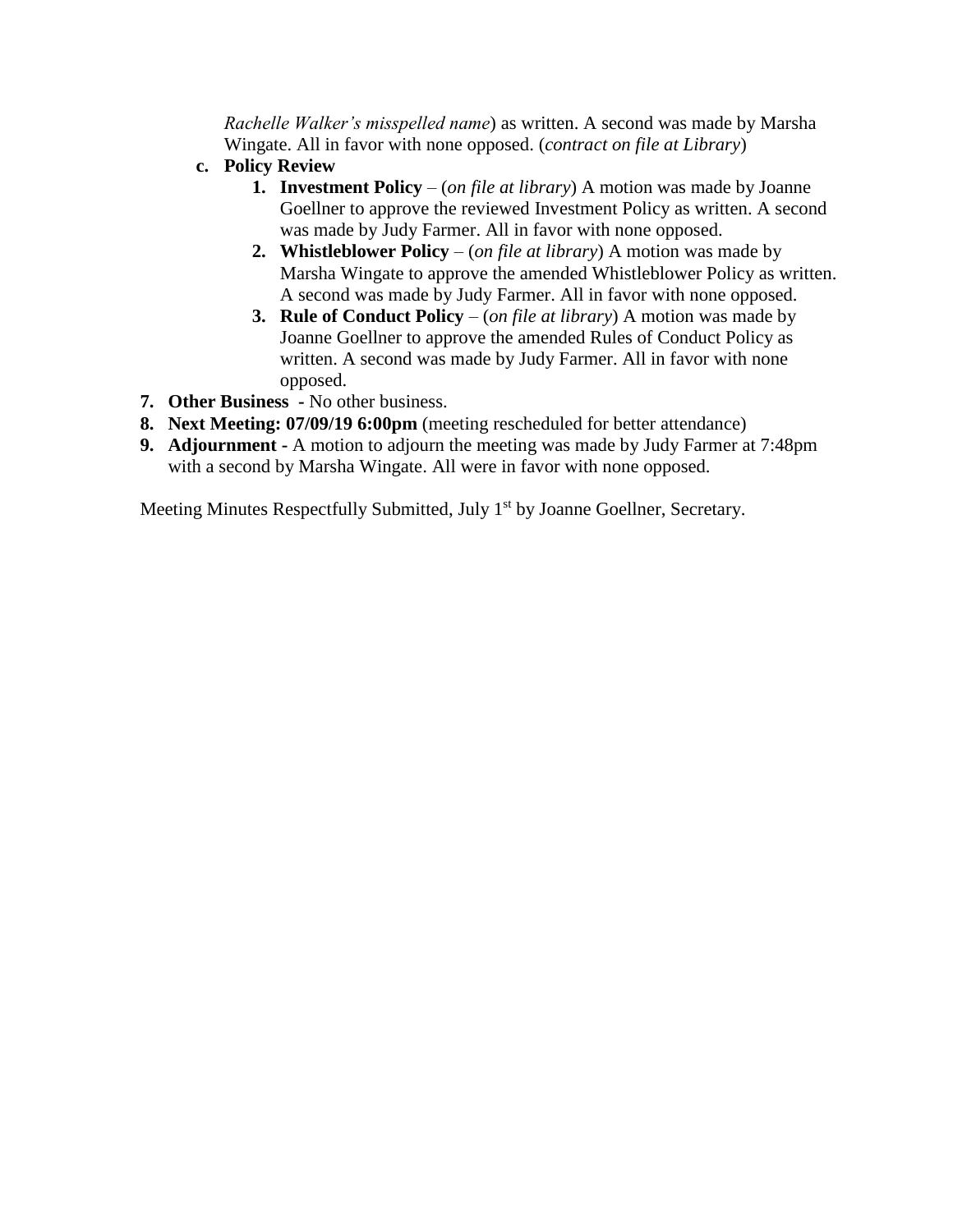**Librarians Report –** June 18, 2019

## *Operating Budget*

*Receipts*

May Receipts: \$ 244.90 **Receipts** year to date: \$ 2,833.82 This represents fine/copy/print revenue. This year our revenue commitment is \$3,526.

## *Expenditures*

May: \$ 115.26 **Expenditures** year to date: \$ 2,606.60. This year our expenditure allotment is \$4,900.

#### *Circulation*

May was 3,408. This was up by 167 or 5.2% Year to date is 15,923. This is down by 40 or -0.3%

## *Computer Use*

May was 71. This was down by 13 or -15.5% Year to date is 354. This is down by 90 or -20.3%

## *Laptop Use*

May was 10. This was up by 8 Year to date is 65. This is up by 51

#### *Wireless Usage*

May was 151. This was up by 22 or 17.1% Year to date is 682. This is up by 113 or 19.9%

#### *Patron Count*

May was 1,617. This was up by  $13$  or 0.8% Year to date is 6,649. This is down by 256 or -3.7%

#### **Spring Programs**

- **Discard Sale** Saturday, May 4<sup>th</sup> Saturday, May 25<sup>th</sup> during library hours.
- **Lego Club –** Thursday, May 16th at 6:00 pm ages 5 and up **(1 Attended)**
- **Family Game Night –** Thursday, May 23rd from 5-7:30 pm **(2 Attended)**
- **Hungry Caterpillar's 50th Birthday –** Craft Table June 3rd 8 th during library hours **(19 Participated)**
- **Special Story Hour Eric Carle and the Hungry Caterpillar –** Tuesday, June 4th at 6:00 pm **(3 Attended)**
- **•** Father's Day Cards Make a Father's Day Card June  $10^{th}$   $15^{th}$  during library hours (23 Participated)
- **•** Lego Club Thursday, June 20<sup>th</sup> at 6:00 pm ages 5 and up
- **•** Family Game Night Thursday, June 27<sup>th</sup> from 5-7:30 pm

#### *Summer 2019*

- Theme: *Universe of Stories*
- **Independent Reading Program**